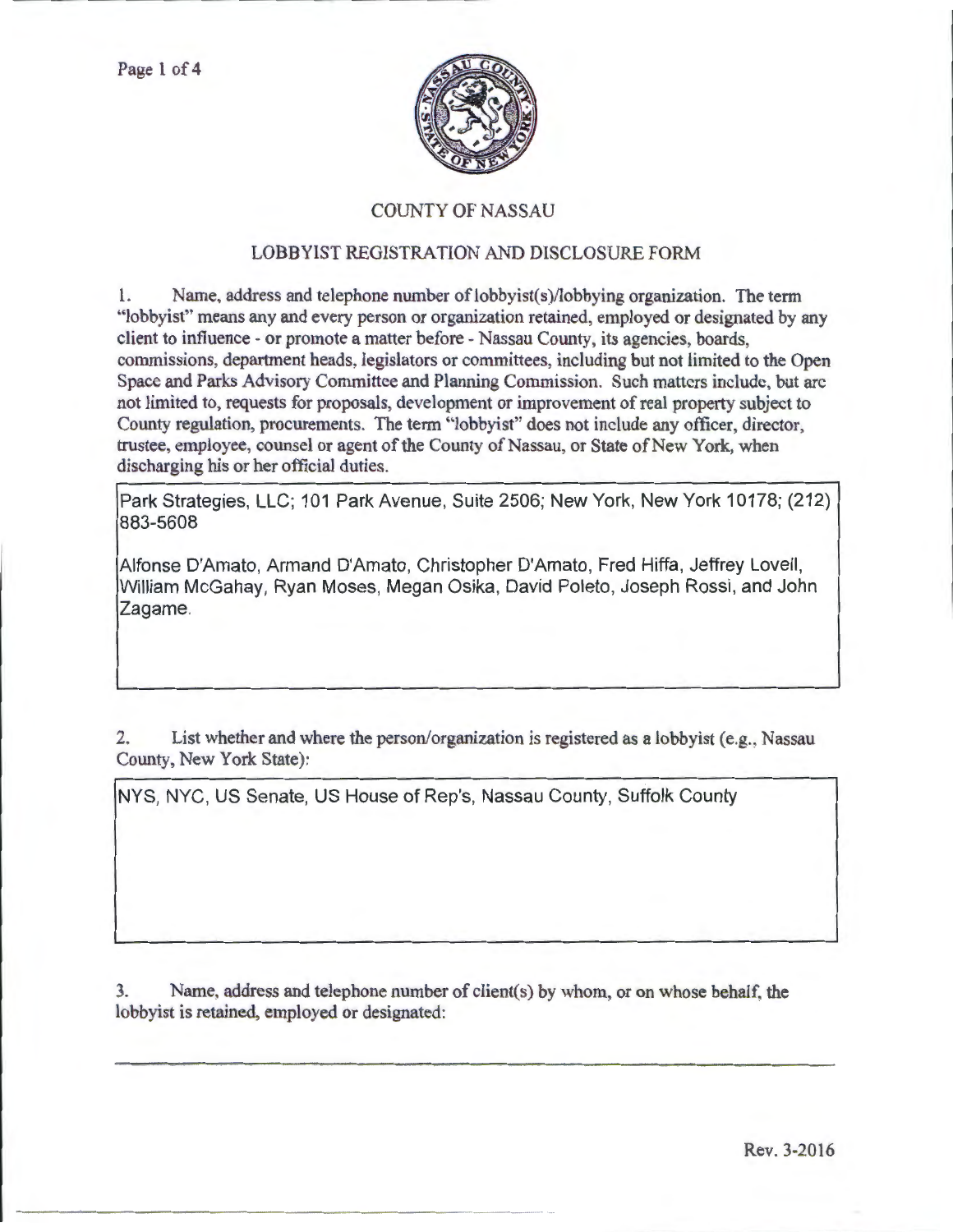Page 2 of 4

See attached

4. Describe lobbying activity conducted, or to be conducted, in Nassau County, and identify client(s) for each activity listed. See page 4 for a complete description of lobbying activities.

See attached

5. The name of persons, organizations or governmental entities before whom the lobbyist expects to lobby:

Nassau County: Executive, Comptroller, Attorney, Legislature, Dept of Public Works, Health Department, University Medical Center/HealthCare Corp., Office of Shared Services, Dept of Information Technology, Interim Finance Authority, Probation Department, 1Oth Judicial District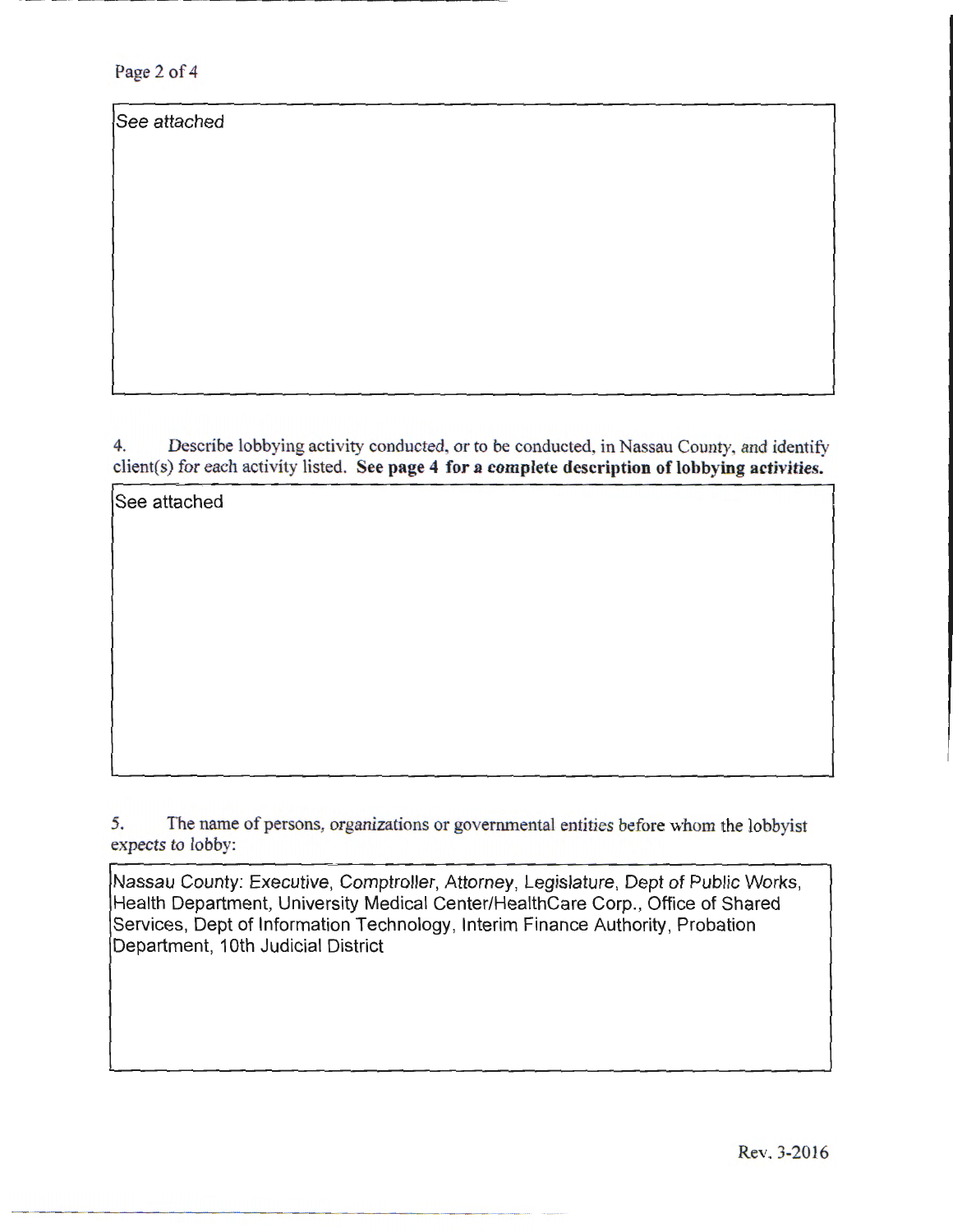6. If such lobbyist is retained or employed pursuant to a written agreement of retainer or employment, you must attach a copy of such document; and if agreement of retainer or employment is oral, attach a written statement of the substance thereof. If the written agreement of retainer or employment does not contain a signed authorization from the client by whom you have been authorized to lobby, separately attach such a written authorization from the client.

7. Within the previous year, has the lobbyist/lobbying organization or any of its corporate officers provided campaign contributions pursuant to the New York State Election Law to the campaign committees of any of the following Nassau County elected officials or to the campaign committees of any candidates for any of the following Nassau County elected offices: the County Executive, the County Clerk, the Comptroller, the District Attorney, or any County Legislator? If yes, to what campaign committee? If none, you must so state:

Yes: County Legislature- Friends of Louis lmbroto, Friends for Norma Gonsalves, Friends for Kevin Abraham, Friends of Carrie Solages

I understand that copies of this form will be sent to the Nassau County Department of Information Technology ("IT") to be posted on the County's website.

I also understand that upon termination of retainer, employment or designation I must give written notice to the County Attorney within thirty (30) days of termination.

VERIFICATION: The undersigned affirms and so swears that he/she has read and understood the foregoing statements and they are, to his/her knowledge, true and accurate.

The undersigned further certifies and affirms that the contribution(s) to the campaign committees listed above were made freely and without duress. threat or any promise of a governmental benefit or in exchange for any benefit or remuneration.

Dated: 1/12/18

Signed:

Clintophe 4 funts

Print Name:

Title:

 $EVP$ & GENERAL COUNSEL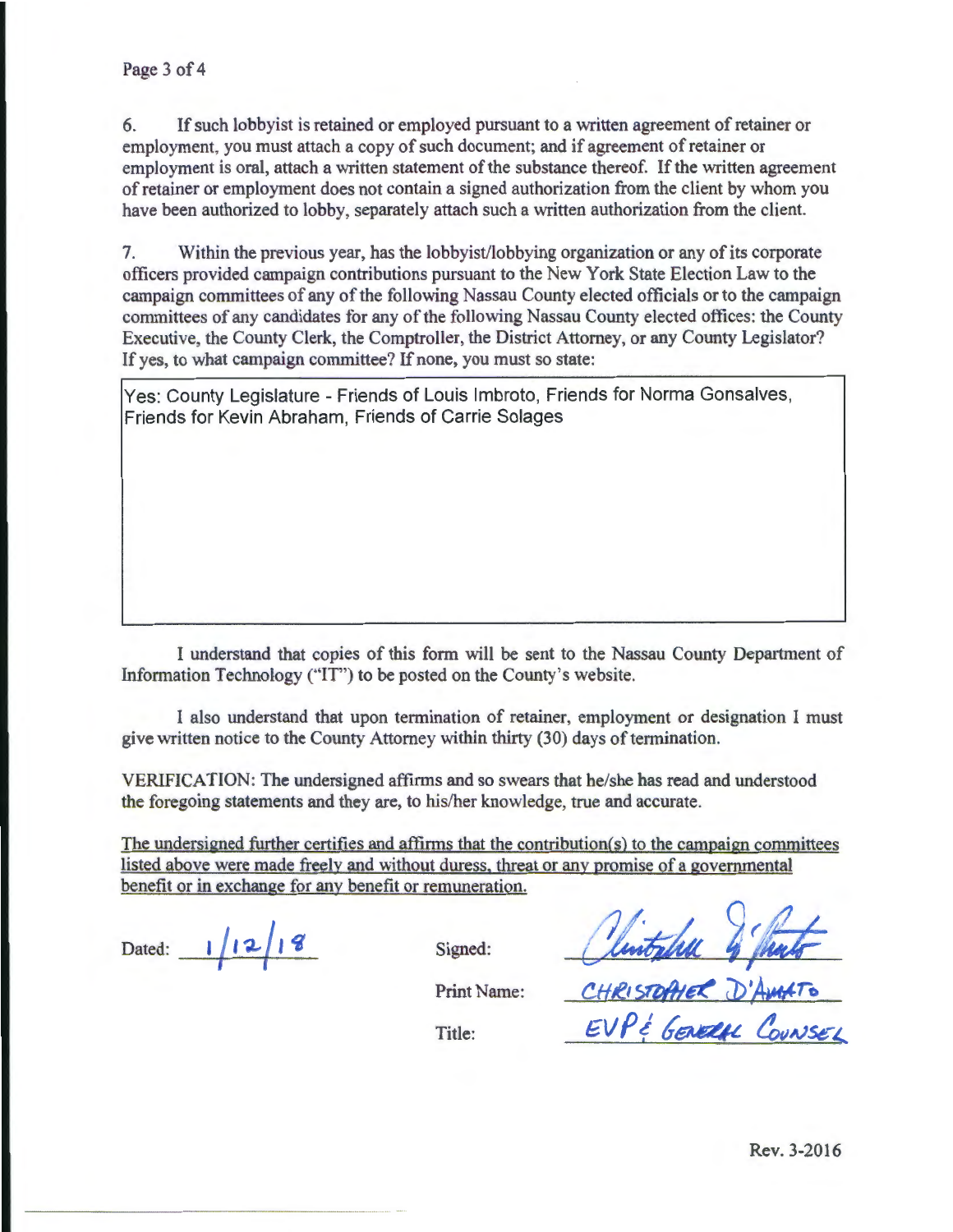- **(a) Name, address and telephone numbers of clients:**
- **(b) Lobbying activity conducted, or to be conducted, in Nassau County:** 
	- **(1) Juice Press, Inc.** 
		- a. 110 East 59<sup>th</sup> Street 28<sup>th</sup> Floor, New York, NY 10022, (212) 507-9778
		- b. Facilitate meetings with County representatives and County legislators to discuss food service, food code, permitting and manufacturing.

### **(2) Microsoft**

- a. 901 K Street NW, Washington D.C., 20001, {212)-263-5900
- b. Facilitate meetings with County representatives and County legislators to discuss software and information technology services and solutions

## **(3) Nassau Health Care Corporation**

- a. 2201 Hempstead Turnpike, East Meadow, NY 11445, (516) 572-2800
- b. Facilitate meetings with County representatives and County legislators to discuss provisions of healthcare services, funding for healthcare services, and real estate development.

#### **(4) Nassau Regional Off-Track Betting Corporation**

- a. 139 Liberty Avenue, Mineola, NY 11501, (516) 572-2800
- b. Facilitate meetings with County representatives and County legislators to discuss racing, wagering and operation of VLT's at OTB parlors.

#### **(S) Nassau & Suffolk Taxi Owners Assoc.**

- a. 845 Hempstead TPKE, Franklin Square, NY 11010, (212) 883-5608
- b. Facilitate meetings with County representatives and County legislators to discuss Taxi and Transportation Network Companies.

#### **(6) Nokia Corporation**

- a. 1100 New York Ave. N.W. Suite 705, Tower West, Washington D.C. 20005 {202) 312- 5913
- b. Facilitate meetings with County representatives related to improving the broadband infrastructure.

#### **(7) South Nassau Communities Hospital**

- a. One Healthy Way Oceanside, NY 11572 {516) 632-3093
- b. Facilitate meetings with County representatives related to provisions of hospital based health care services, health care facilities and technologies, public funding of health care services, Medicaid and Medicaid related funding issues.

## **(8) Triad Group, LLC**

- a. 185 Joran Road Troy, NY 12180, {800) 337-7419
- b. Facilitate meetings with County representatives regarding the review of Triad's contract to provide third-party administrator services for the County's 207-c and workers compensation programs.
- **(9) Universal Management Technology Solutions, Inc.** 
	- a. 10 Liberty Street, Suite 30E, New York, NY 10005, {526) 780-1466
	- b. Facilitate meeting with County representatives to discuss procurement of information technology products and services.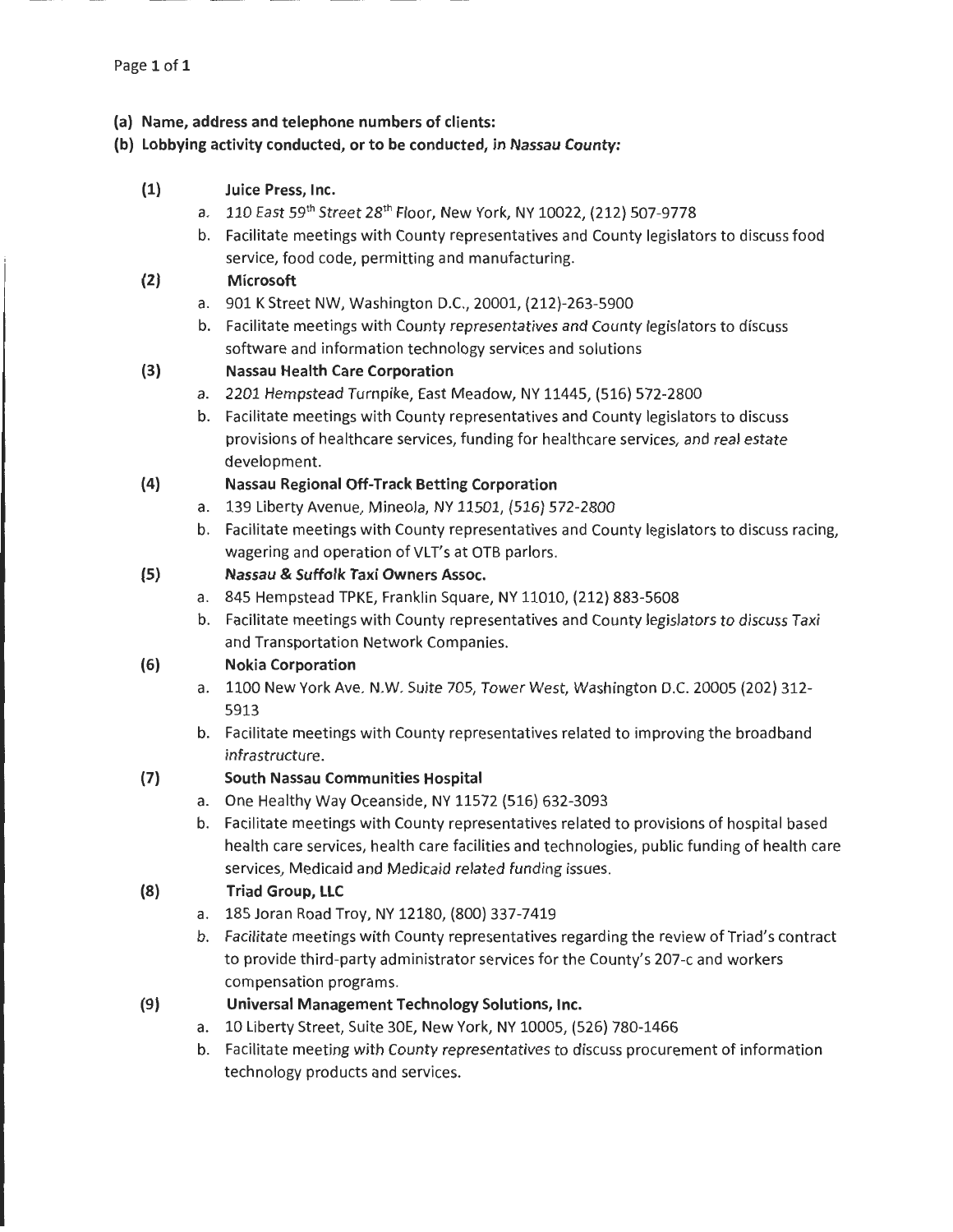January 31,2017

#### VIA ELECTRONIC MAIL

Mr. Michael Karsch Chairman of the Board The Juice Press, LLC 110 East 59<sup>th</sup> Street, 28<sup>th</sup> Floor New York, New York 10022

### Lobbying Services Agreement

Dear Mr. Karsch:

This Lobbying and Consulting Services Agreement (hereinafter the "Agreement") is between TilE JUICE PRESS, LLC ("Client") and PARK STRATEGIES, LLC ("Consultant") and relates to lobbying services rendered by Consultant on behalf of Client. Client hereby expressly authorizes Consultant to engage in lobbying activity before the executive and legislative branches and the administrative agencies of the governments of the City of New York and the State of New York, and its political subdivisions during the effective term of this Agreement.

The effective term of this Agreement shall commence as of March 1, 2017 and shall continue through February 28, 2018. This term may be extended pursuant to the mutual written agreement of the parties. Consultant and Client shall each have the unilateral right to terminate this Agreement, for any reason whatsoever, upon thirty (30) day notice to the other party.

In consideration of such aforementioned lobbying services rendered Client shall pay to Consultant \$5,000 per month during the effective term of this Agreement. Said monthly fee shall be due and payable by the  $1<sup>st</sup>$  day of each month, with the exception of the first monthly fee, which is due upon the execution of this Agreement.

All material information which the Consultant presently has or which may come into Consultant's possession during the effective tenn of the Agreement relative to the business activities of Client or its clients which is of a secret or confidential nature is and shall remain the property of Client. Consultant shall not, during the effective tenn of the Agreement, disclose to others or use for the benefit of others or itself any such material information so long as such infonnation is of a secret or confidential nature.

101 PARK AVENUE • SUITE 2506 • NEW YORK, NY 10178 • PHONE 212-883-5608 • FAX 212-883-5643 www.parkstrategies.com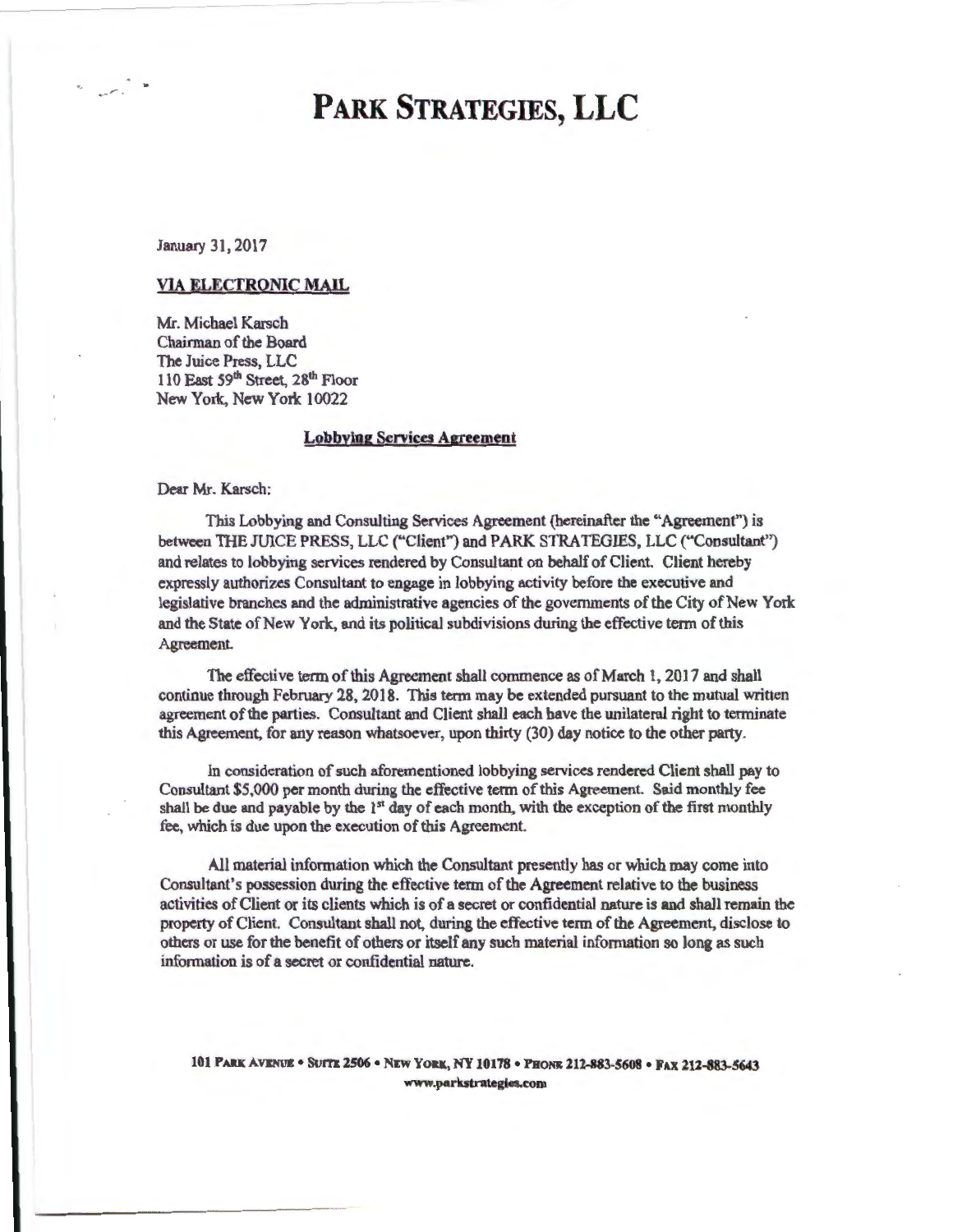Lobbying and Consulting Services Agreement Page 2of2 January 31,2017

If Consultant shall be subject to any claim, suit, action, proceeding, investigation, judgment, deficiency, demand, damage, settlement, or liability by reason of any claimed act or omission by Client, the Client shall indemnify and hold Consultant harmless against all judgments, settlements, penalties, and expenses, including but not limited to other expenses of litigation or administrative proceedings, incurred by or imposed on Consultant in connection with the investigation or defense relating to such claims, suits, actions, proceedings, investigations, judgments, deficiency's, demands, damages, settlements, or liabilities. At the election of Consultant, Client shall also defend Consultant against such suit, or other judicial, or administrative proceeding.

This Agreement shall be governed and construed in accordance with the laws of the State of New York, without regard to conflicts of law principles. This Agreement is the parties' complete and exclusive agreement on the matters contained in this Agreement. The parties' may amend this Agreement only by the parties' written agreement that identifies itself as an amendment to this Agreement.

If the above is consistent with your understanding of the agreement between Client and Consultant, please sign below and return to the undersigned.

The Juice Press, LLC 110 East 59th Street New York, NY 10022

 $By: \bigwedge^k$ 

Michael Karsch Chairman of the Board

Date: 2

Park Strategies, LLC 101 Park Avenue **Suite 2506** New York, NY 10178 By:  $\ddot{D}$ 'Amato **Alfonse** N Han. **Managing Partitr** 

Date: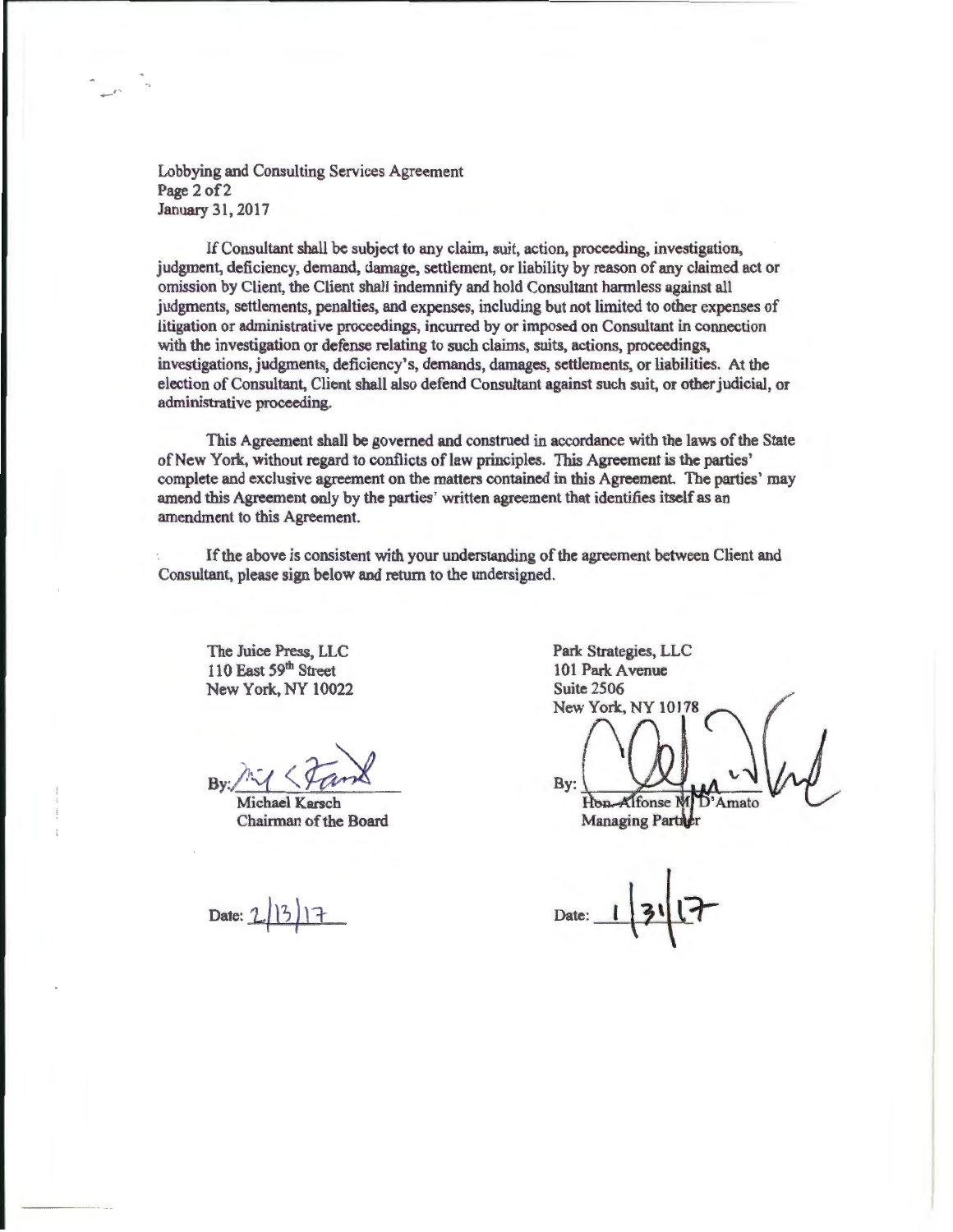Jay Summerson Microsoft Corporation 54 State Street, 7th Floor Albany, NY 12207

Tel 518-368-8805



January *3,* 2018

William McGahay Park Strategies 125 State Street Albany, New York 12207

Dear Mr. McGahay,

This is to confirm that Microsoft Corporation has retained Park Strategies to provide government relations representation and related work before local governments in New York State effective January *1,* 2018- December 31, 2018 for a fee of *\$4,000* a month.

Sincerely,

ammerge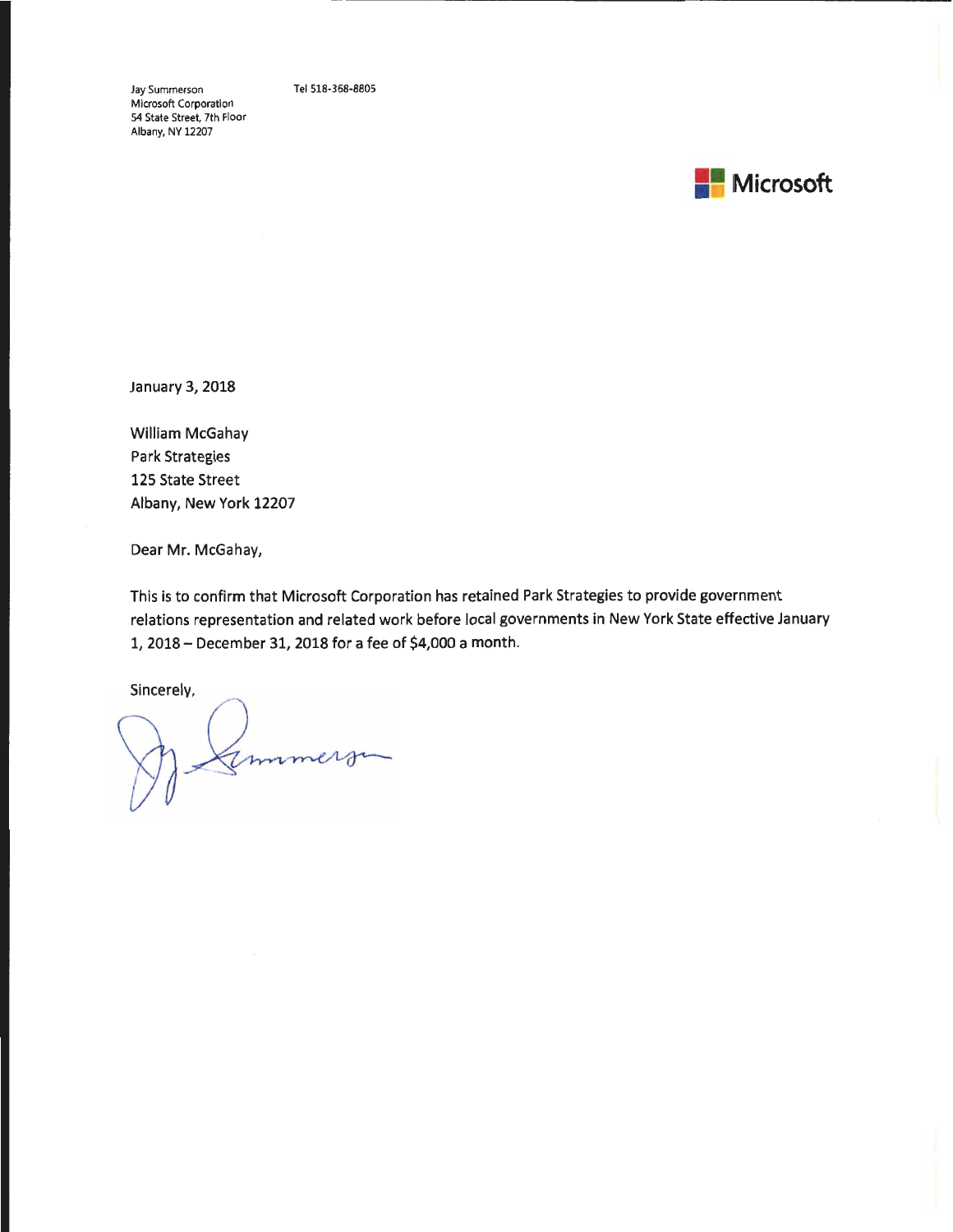

August 23 , 2016

**A. Holly Patterson Extended Care Facility Family Health Centers•** 

Park Strategies, Inc. 50 Charles Lindbergh Boulevard, Suite 601 Uniondale, NY 11556 Attn: Mr. Armand P. D' Amato, Partner & Managing Director

Dear Mr. D' Amato:

I am writing to you on behalf of Nassau Health Care Corporation a/k/a NuHealth ("NuHealth") in connection with our agreement with Park Strategies, LLC. ("CONTRACTOR") which commenced on August 15, 2011 (the "Agreement"), as such has been amended from time to time, concerning the provision of Lobbying Services.

As discussed, effective as of August 15, 2016, the parties have mutually agreed to extend the Agreement for a period of two (2) additional years (the "Extended Term") on the same terms and conditions set forth therein except as specifically amended as follows:

- The comprehensive fee to be paid to CONTRACTOR for services performed during the Extended Term shall be Twenty Thousand (\$20,000) Dollars per month.
- Reimbursement for expenses incurred by CONTRACTOR during the Extended Term may not exceed a total amount of Twenty Thousand (\$20,000) Dollars per contract year.
- Consistent with the above, the not-to-exceed limitation on total payments that may be made to CONTRACTOR under the Agreement shall be increased by Five Hundred Twenty Thousand (\$520,000) Dollars.

Please indicate CONTRACTOR'S acceptance of and agreement with the terms and conditions contained herein by having an authorized representative of CONTRACTOR sign the enclosed copy of this letter in the space indicated below and returning same to the Office of Legal Affairs, Attn: Linda Rugolo, on or before September 12, 2016.

Sincerely,  $/$  )  $\mathcal{D}$ 

Victor F. Politi, M.D., F.A.C.P., F.A.C.E.P.<br>President & Chief Executive Officer ACCEPTED AND AGREED TO THIS  $\frac{23}{20}$ DAY OF  $\frac{1}{4}$ , 2016: Park Strategies  $\partial$ Bv: Name: Title:



2201 Hempstead Turnpike · East Meadow, NY 11554 · 516.486.NUMC · www.nuhealth.net ' In partnership w ith the Ll Federally Qualified Health Center, Inc.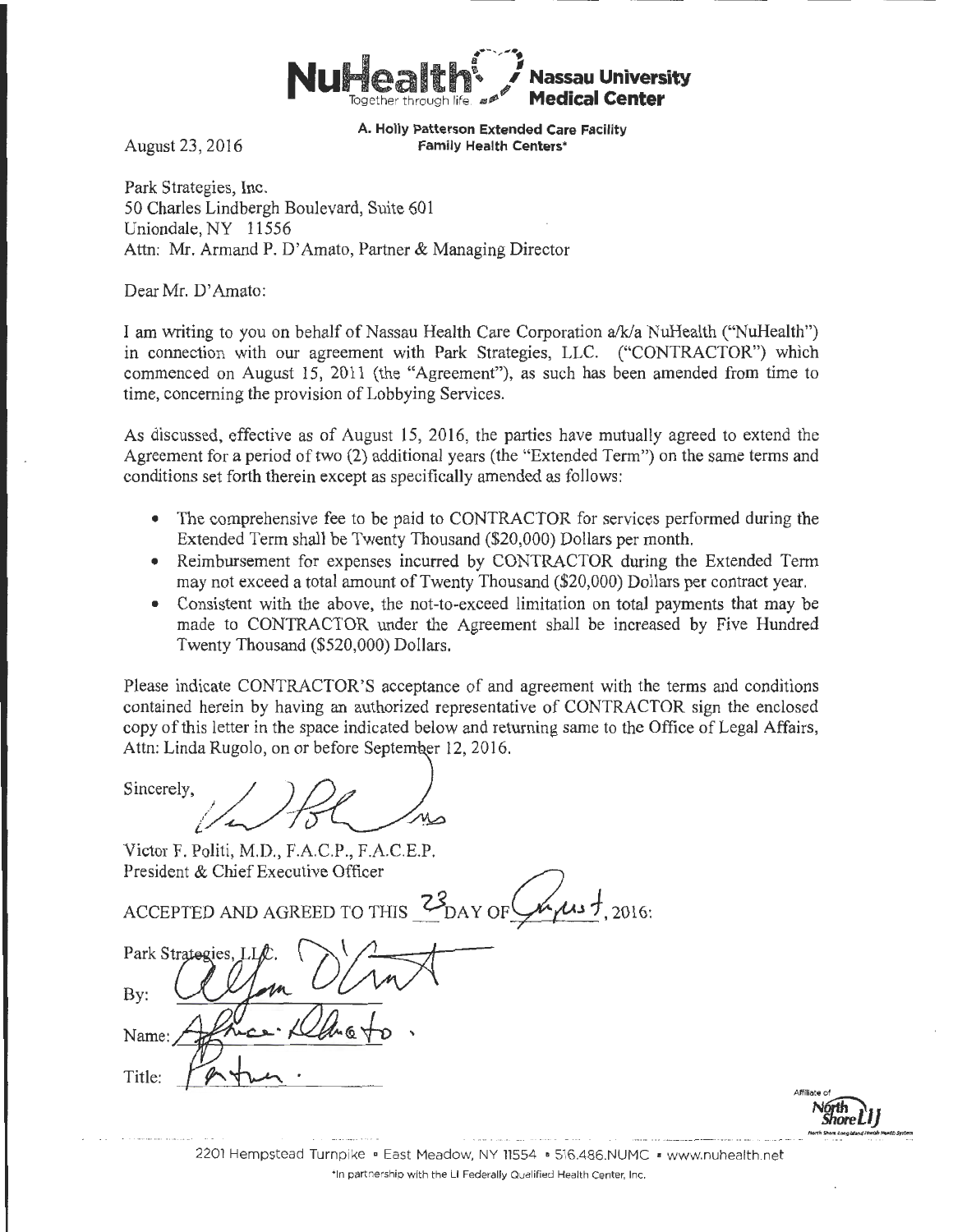December 1, 2016

Arthur **T.** Walsh - General Counsel & Corporate Secretary Nassau Regional Off-Track Betting Corporation 139 Liberty Avenue Mineola, NY 11501

### **Extension of Consulting Agreement**

Dear Mr. Walsh:

By this letter, Nassau Regional Off-Track Betting Corporation ("Client") hereby expressly authorizes Park Strategies, LLC ("Consultant'') to engage in lobbying activity on its behalf until December 31, 2018. This extension is subject to the terms and conditions of the consulting agreement between the parties, dated December 23, 2009. As such Client authorizes Consultant to represent Client before the legislative, executive, and administrative branches of government within the State of New York during said period.

Client and Consultant further represent that Consultant's compensation for any such lobbying activity undertaken; on Client's behalf during this time shall be \$8,000 per month. No additional compensation shall be paid to Consultant for such lobbying activity.

Please sign the enclosed copy of this letter indicating your acknowledgement and acceptance of the statements made herein and return it to me.

Sincerel

Armand P. D'Amato Managing Director

By:

Arthur T. Walsh General Counsel & Corporate Secretary/chief Administrative Officer

Date:  $12 - 14 - 16$ 

101 PARK A VENUE • SUITE 2506 • NEW YORK, NY 10178 • PHoNE 212-883-5608 • FAX 212-883-5643 www.parkstrategies.com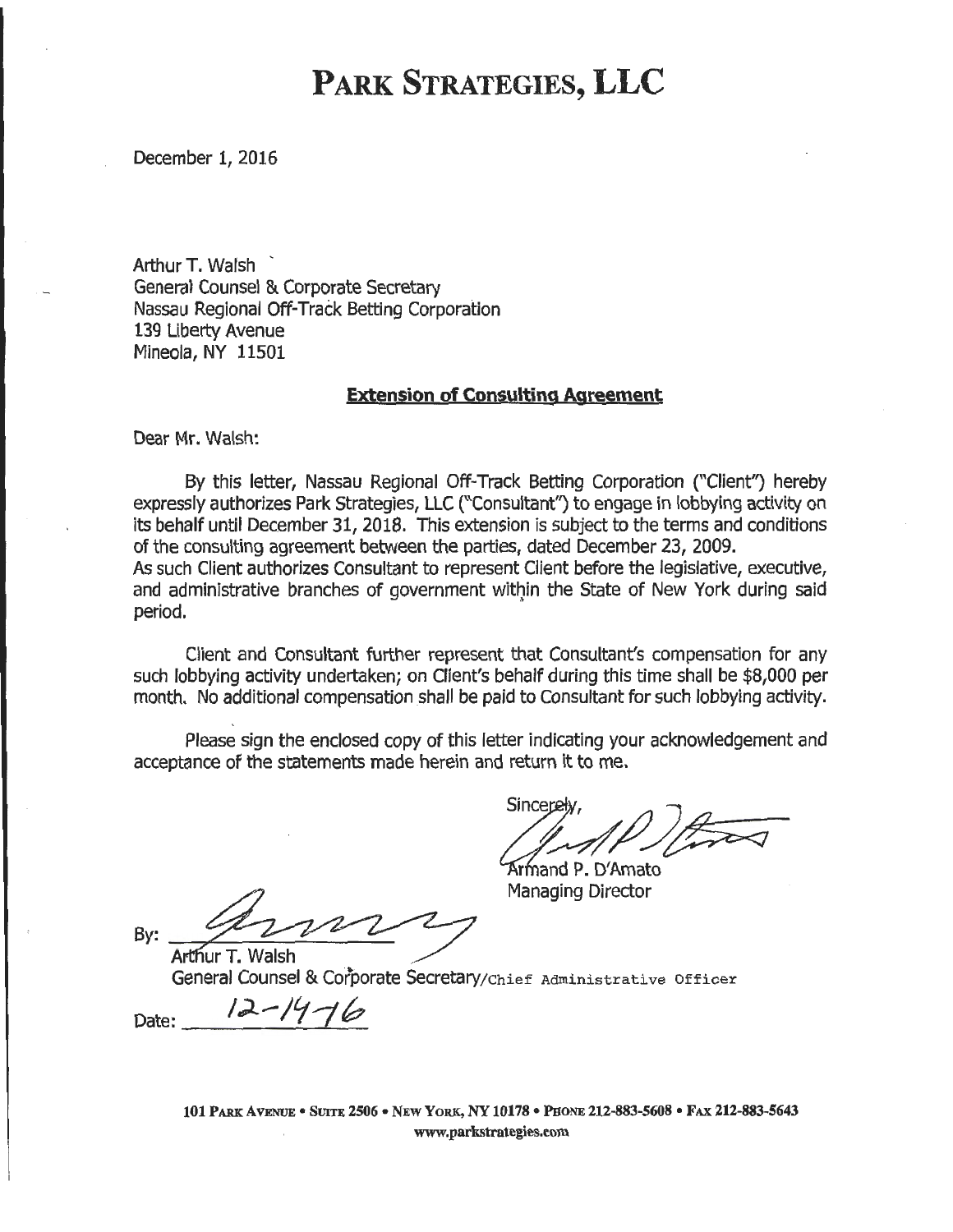February 27, 2017

Mr. Lawrence Blessinger, Jr. President Nassau & Suffolk Taxi Owners Association 854 Hempstead Turnpike Franklin Square, NY 11010

Extension of Consulting Services Agreement

Dear Mr. Blessinger,

This Agreement is between Nassau & Suffolk Taxi Owners Association ("Client'') and Park Strategies, LLC ("Consultant") and relates to consulting services rendered by Consultant as an advisor to Nassau & Suffolk Taxi Owners Association with respect to corporate development and strategic planning.

The term of this Agreement shall commence as of April 1, 2017 and continue until March 31, 2018. This term may be extended pursuant to the mutual written agreement of the parties.

In consideration of such aforementioned consulting services rendered or to be rendered, Client will pay to Consultant  $$5,000$  per month, due and payable on the  $1<sup>st</sup>$  day of each month, with the exception of the first monthly fee, which is due upon the execution of this Agreement.

Consultant shall be indemnified by the client for any negligent acts of the client resulting in any claims to the consultant.

This Agreement shall be governed and construed in accordance with the laws of the State of New York, without reference to choice of law doctrine.

If the above is consistent with your understanding of the Agreement between Company and Consultant, please sign below and return to the undersigned.

Nassau & Suffolk Taxi Owners Association 854 Hempstead Turnpike Franklin Square, NY 11010

 $\mathbb{Z}_2$ 

Lawrence Blessinger, Jr. President

Date:

Park Strategies, LLC 101 Park Ave, Ste 2506

By 21-1P 2 P

Armand P. Damato Managing Director

Date:  $2 - 28 - 17$ 

**101** PARK AVENUE • SUITE 2so6 • NEW YoRK, NY 10178 • PHONE 212-883-5608 • FAX 212-883-5643 www.parkstrategies.com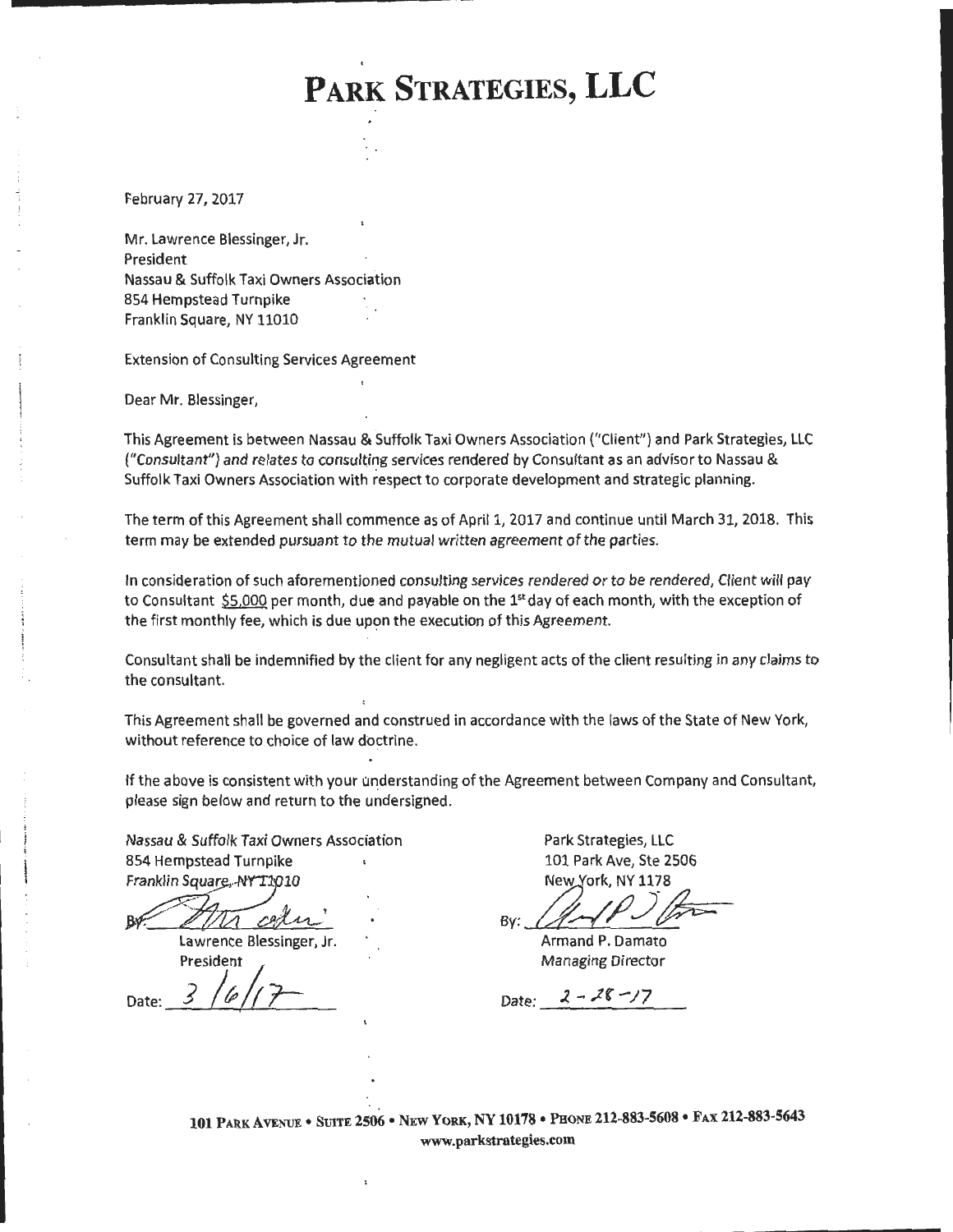June 1, 2017

## **VIA ELECTRONIC MAIL**

Ms. Megan Troy Principal Officer Nokia Solutions and Networks US LLC 1100 New York Avenue, NW Suite 705 West Tower Washington D.C. 20005

### **Authorization of Lobbying** Services

Dear Ms. Troy:

By this Authorization of Lobbying Services (hereinafter the "Agreement") NOKIA SOLUTIONS AND NETWORKS US LLC ("Client") hereby expressly authorizes PARK STRATEGIES, LLC ("Consultant") to engage in lobbying activity on its behalf before the executive and legislative branches, and administrative agencies of the government of the City of New York, and its political subdivisions during the effective term of this Agreement.

This authorization shall be effective as of June 1, 2017 and shall continue on a month-tomonth basis until terminated by the Client.<sup>1</sup> Client and Consultant acknowledge that there are periodic public disclosure requirements in connection with any lobbying contacts made by Consultant during this Agreement, including the filing of periodic reports detailing the nature of any contacts made. Client and Consultant further represent that the portion of Consultant's existing retainer that shall be allocated to lobbying activity undertaken on Client's behalf in the City of New York during the effective term of the Agreement shall be \$2,500 per month.

If the above is consistent with your understanding of the Agreement between Client and Consultant, please sign below and return to the undersigned.

Very truly yours,

hristophy / Cemato

Executive Vice President & General Counsel

<sup>&</sup>lt;sup>1</sup> Consultant was previously authorized to represent Alcatel-Lucent USA Inc. ("Alcatel-Lucent") before the City of New York. With Alcatel-Lucent now part of the Nokia family of companies and the Alcatel-Lucent brand name being phased out, it was determined desirable for the lobbying engagement to now reside with its sister company, Nokia Solutions and Networks US LLC.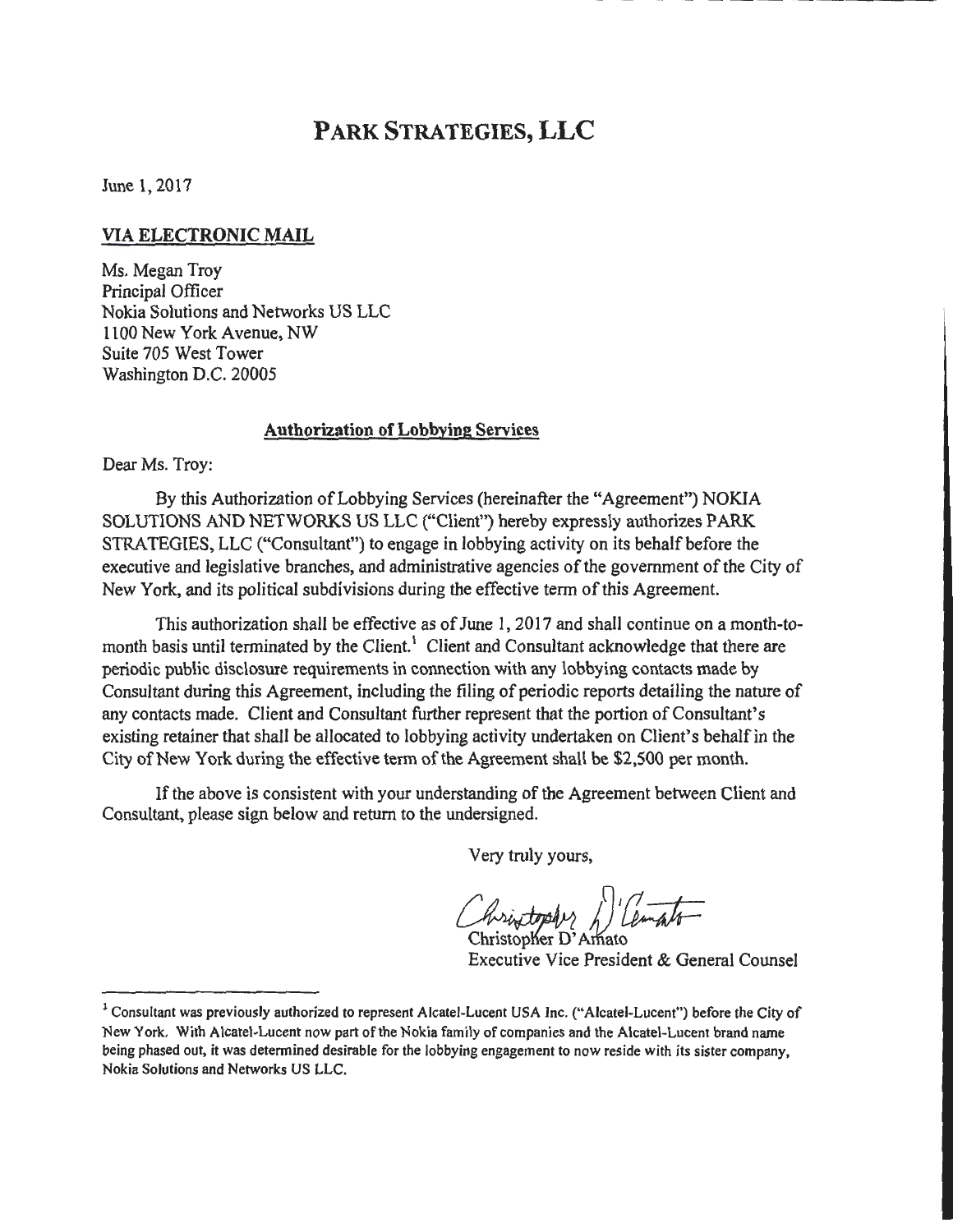## Agreed to and accepted by: Nokia Solutions and Networks US LLC

 $\bar{\mathcal{A}}$ 

 $\overline{\phantom{a}}$ 

 $\mathcal{L}_{\mathcal{A}}$ 

 $By:$   $My$  and  $y$ Principal Officer

 $\sim$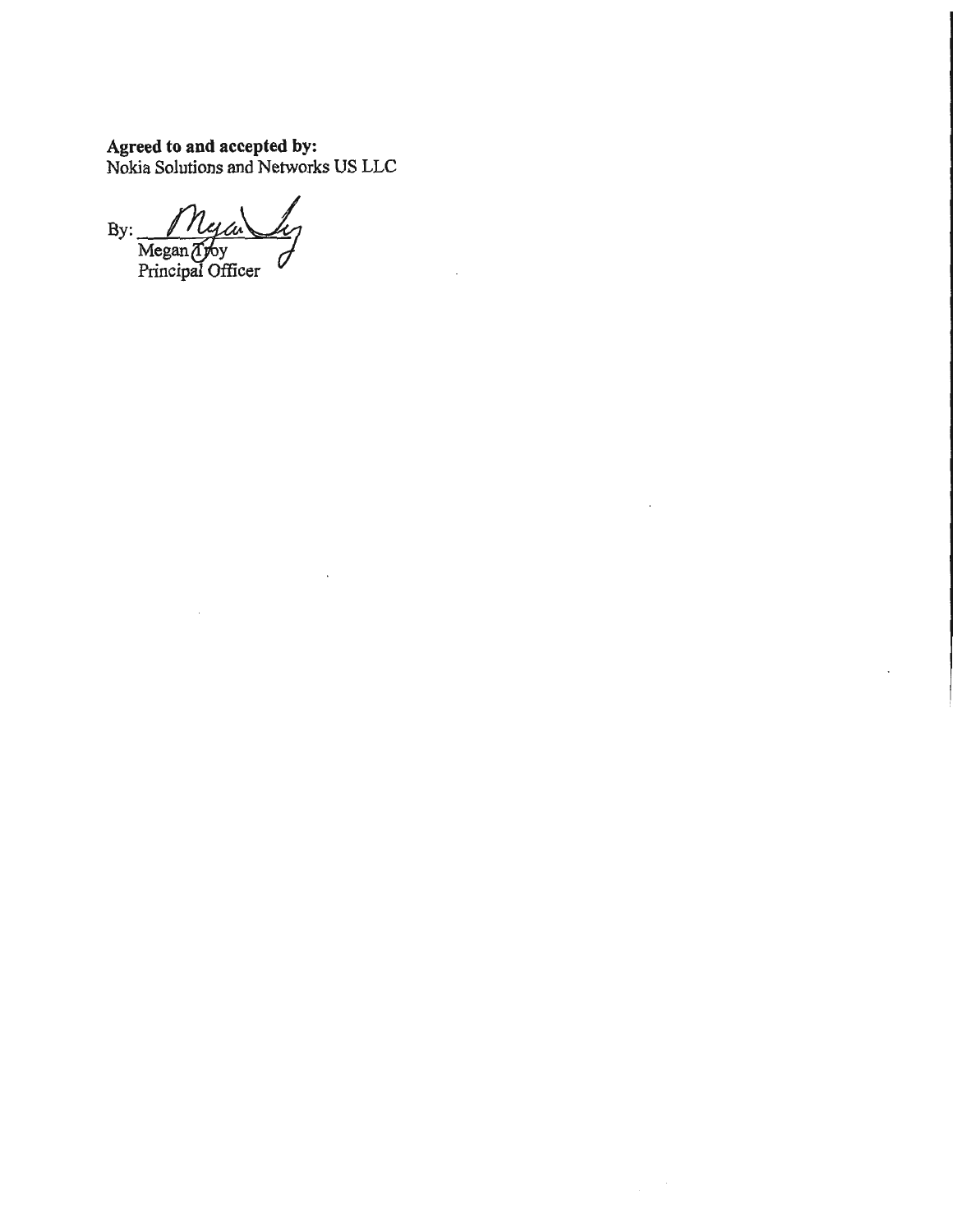June 5, 2017

#### VIA ELECTRONIC MAIL

Richard J. Murphy President & Chief Executive Officer South Nassau Communities Hospital One Healthy Way Oceanside, New York 11572

### Extension of Consulting & Lobbying Services Agreement

Dear Rich:

By this Extension of Consulting & Lobbying Services Agreement (hereinafter the "Letter Agreement"), PARK STRATEGIES, LLC (''Consultant") and SOUTH NASSAU COMMUNITIES HOSPITAL ("Consultant" collectively with the "Client", the "Parties") hereby agree to extend the original Consulting & Lobbying Services Agreement between the parties, dated May 27, 2014, commencing June 1, 2017 and continuing until revoked by the Client. This Letter Agreement extends each of the terms contained in the original Consulting & Lobbying Services Agreement between the Parties. Nothing in this Letter Agreement shall be deemed to modify or alter the terms of said original Consulting Services Agreement except as otherwise expressly stated herein.

Please sign the attached copy of this Letter Agreement indicating your understanding and acceptance of the tenns of this agreement and return. We look forward to continumg our work together.

ery truly yours) Alfonse M. D'Amato

Managing Director

Agreed to and accepted by: South Nassau Communities Hospital

. –<br>.  $B_y: \frac{\sqrt{\lambda}l\mu\lambda}{\text{Richard's. Multiply}}$ 

President & Chief Executive Officer

101 PARK AVENUE • SUTTE 2506 • NEW YORK, NY 10178 • PHONE 212-883-5608 • FAX 212-883-5643 www.parkstrategies.com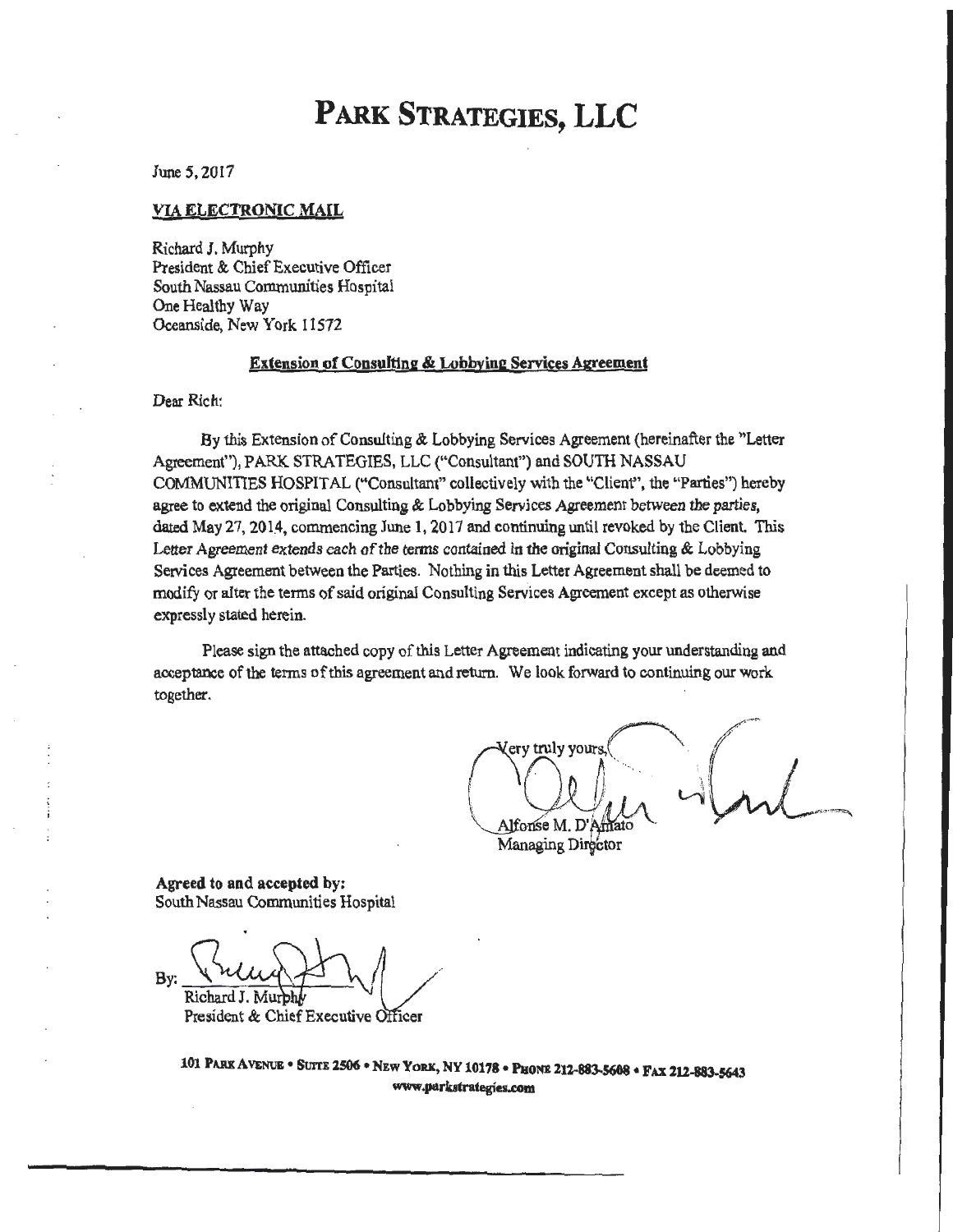January 15, 2015

Ms. Victoria Manes President, Triad Group LLC 185 Jordan Road Troy, NY 12180

Dear Ms. Manes:

This Agreement is between Triad Group LLC ("Company") and Park Strategies, LLC ("Consultant") and relates to consulting services rendered by Consultant as an advisor to Company with respect to procurement lobbying, strategic planning, and government relations.

The term of this Agreement shall commence as of the date that it is fully executed and continue until December 31, 2019. This term may be extended or modified pursuant to the mutual written agreement of the parties.

In consideration of such aforementioned consulting services rendered or to be rendered, Company will pay to Consultant \$5,000.00, due and payable on the <sup>1st</sup> day of each month, with the exception of the first monthly fee, which is due upon the execution of this Agreement.

All information which the Consultant presently has or which may come into Consultant's possession during the engagement relative to the business activities of Company or its clients which is of a secret or confidential nature is and shall remain the property of Company. Consultant shall not, during the engagement or thereafter, disclose to others or use for the benefit of others or itself any such infonnation without prior written approval by Company.

If Consultant shall be subject to any claim, demand or penalty or become a party to any suit or other judicial or administrative proceeding by reason of any claimed act or omission by Company, shal1 indenmify and hold Consultant harmless against all judgments, settlements, penalties and expenses, including attorneys fees, court costs and other expenses of litigation or administrative proceeding, incurred by or imposed on Consultant in connection with the investigation or defense relating to such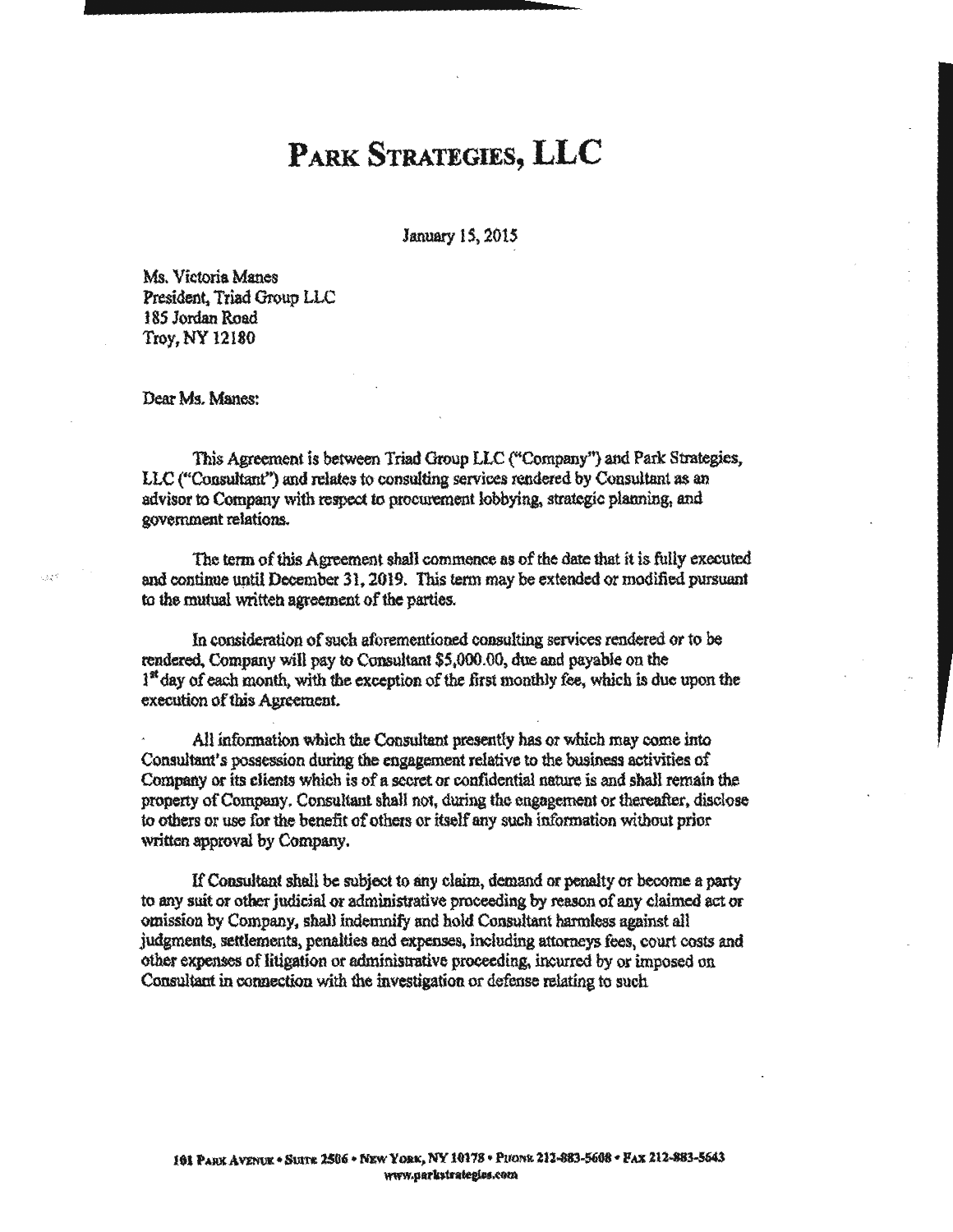Consulting Services Agreement JanuarylS, 2015 Page 2 of 2

claim or litigation or administrative proceeding and, at the election of either party, Company shall also defend Consultant.

This Agreement shall be governed and construed in accordance with the laws of the State of New York, without reference to choice of law doctrine.

If the above is consistent with your understanding of the Agreement between Company and Consultant, please sign below and return to the undersigned.

Triad Group LLC 185 Jordan Road Troy, NY 12180

1 *<sup>L</sup>*  $By: VKUMCHVUN$ 

Victoria Manes President

Date:

Park Strategies, LLC 101 Park Avenue Suite 2506 NewYork,NY 10178

 $B_y$   $\frac{1}{2}$   $\frac{1}{2}$ 

Managing Director

,  $\sqrt{2}$ Date: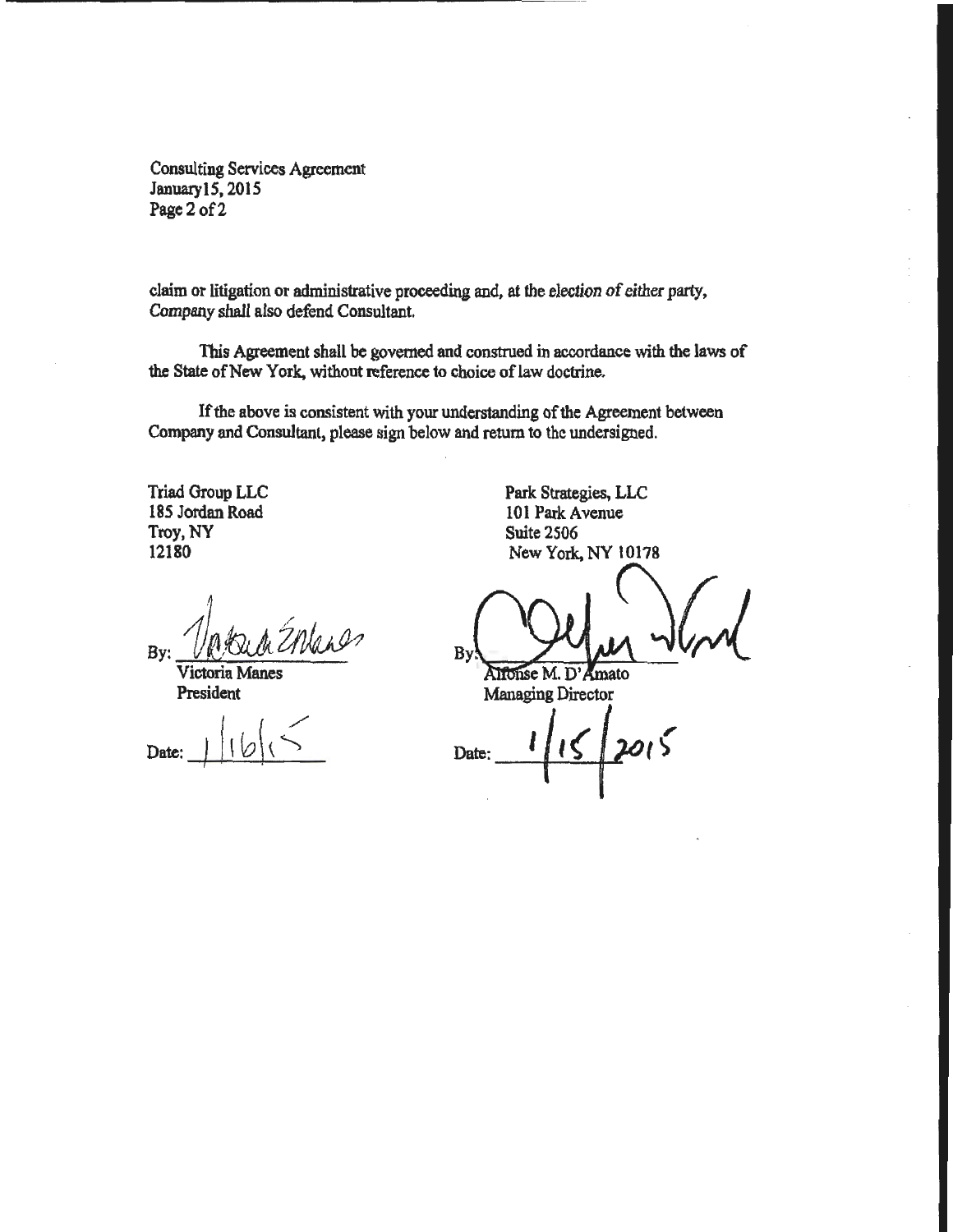December 1, 2017

John Blasig Chief Executive Officer Universal Management Technology Solutions, Inc. 10 Liberty Street, Suite 30E New York, NY 10005

#### Consulting and Lobbying Services Agreement Extension

Dear Mr. Blasig:

This Agreement is between Universal Management Technology Solutions, Inc. ("Client"") and Park strategies, LLC ("Consultant") and relates to consulting rendered or to be rendered by Consultant as an advisor to Client with respect to corporate development, strategic planning, and government relations. Client hereby expressly authorizes Consultant to engage in lobbying activity before the administrative, legislative, and executive branches of government of the city of New York and the State of New York, and its political subdivisions, during the effective term of this Agreement.

·The term of this Agreement shall commence as of January 1, 2018 and shall continue until December 31, 2018. This term may be extended pursuant to the mutual written agreement of the parties. Consultant and Client shall each have the unilateral right to terminate this agreement, for any reason whatsoever, upon thirty (30) days written notice to the other party.

In consideration of such aforementioned consulting/lobbying services rendered or to be rendered, Client shall pay to Consultant \$5,000 per month, of which \$2,500 will be reported as lobbying services, during the effective term of this Agreement. Said monthly fee shall be due and payable on the 1st day of each month.

All information which the Consultant presently has or which may come into Consultant's possession during the effective term of the Agreement relative to the business activities of Client or its clients which is of a secret or confidential nature is and shall remain the property of Company. Consultant shall not, during the effective term of the Agreement or thereafter, disclose to others or use for the benefit of others or itself any such information so long as such information is of a secret or confidential nature.

101 PARK AVENUE • SUITE 2506 • NEW YORK, NY 10178 • PHONE 212-883-5608 • FAX 212-883-5643 www.parkstrategies.com